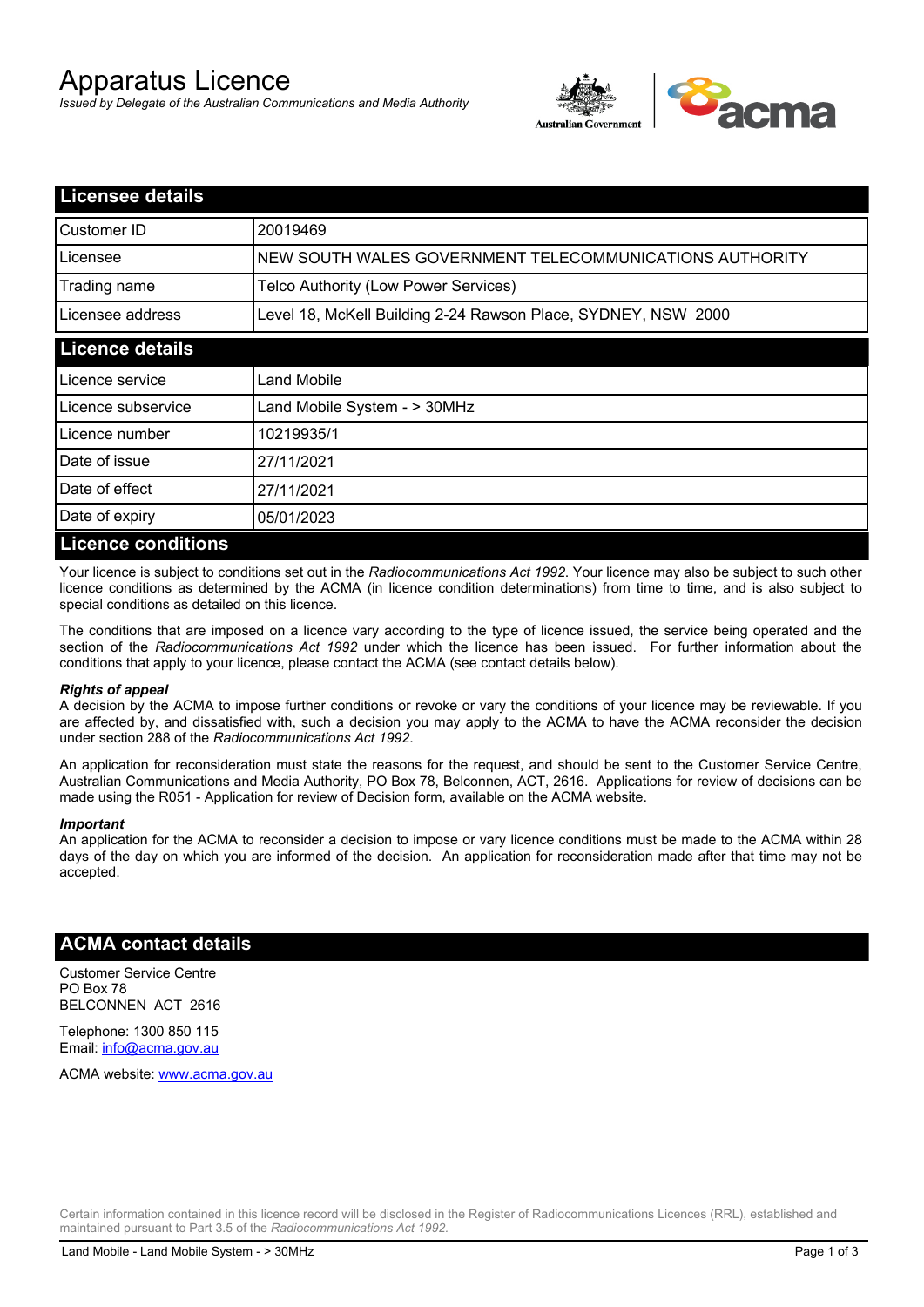#### **Special Conditions applying to licence no.: 10219935/1**

This licence limits the operation of the service to within the premises at the location specified on the licence. Use of the service outside these boundaries is not permitted.

The level of power in the adjacent channel must not exceed -16dBm.

The level of all discreet spurious components, measured at the output of the transmitter, must not exceed -30dBm.

## **Advisory Notes applying to licence no.: 10219935/1**

Conditions applicable to the operation of Land Mobile System station(s) authorised under this licence can be found in the Radiocommunications Licence Conditions (Apparatus Licence) Determination and the Radiocommunications Licence Conditions (Land Mobile Licence) Determination. Copies of these determinations are available from the ACMA and from the ACMA home page (www.acma.gov.au).